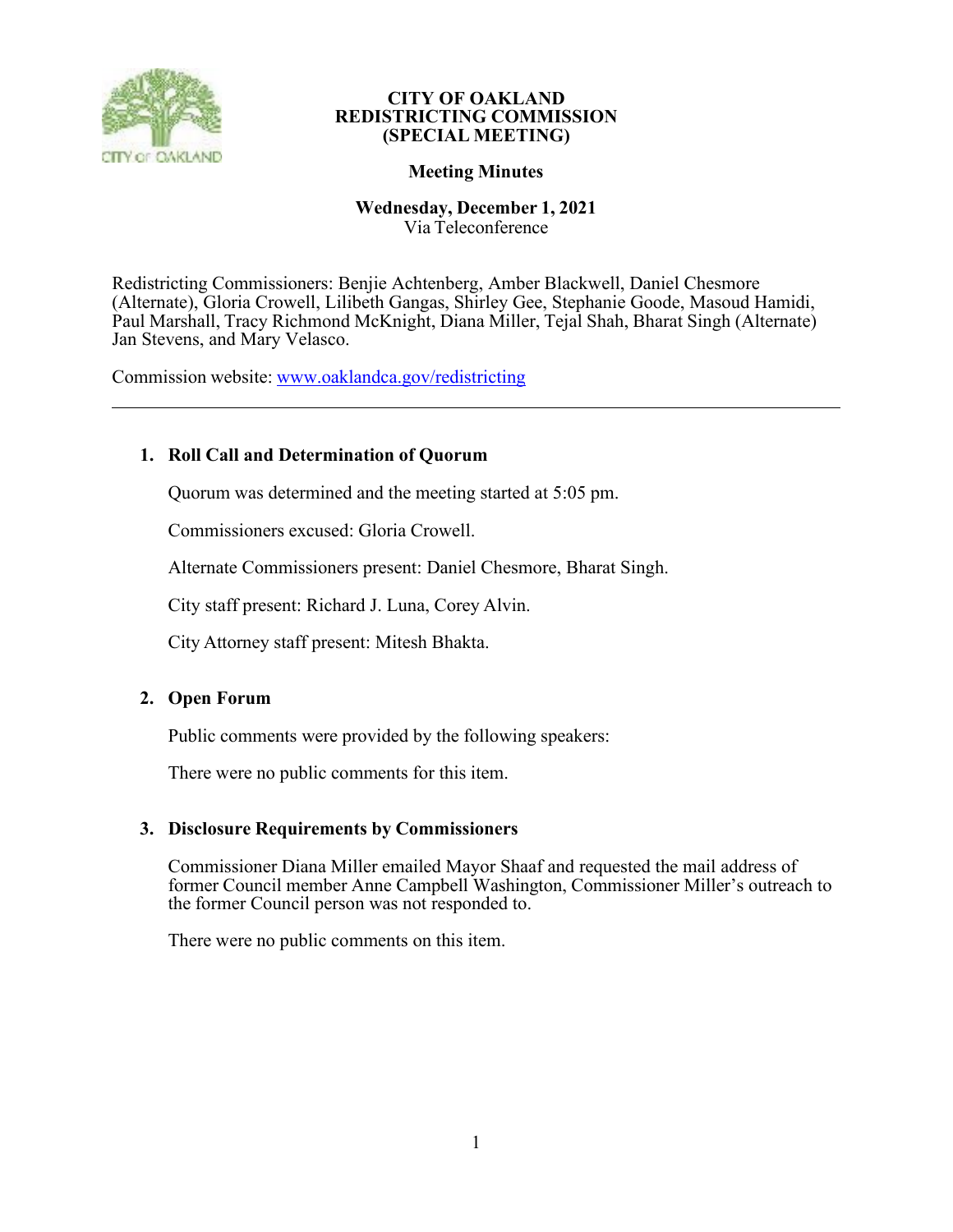# **Meeting Minutes (Continued)**

## **Wednesday, December 1, 2021** Via Teleconference

# **4. Approval of Meeting Minutes**

The Commission reviewed the draft meeting minutes. A motion was made by Mary Velasco, seconded by Stephanie Goode, to approve the minutes for the meetings November 10, 2021 and November 15, 2021. The motion passed with 11 ayes (Achtenberg, Blackwell, Gangas, Gee, Goode, Hamidi, Marshall, McKnight, Miller, Shah, Stevens, Velasco) and two excused (Crowell and Blackwell).

There were no public comments on this item.

# **5. Outreach Efforts Updates**

Charisma Acey and Elena Serrano provided outreach updates to the Commission, including organizations that were contacted, previous and upcoming in-person events where the public can learn about redistricting. Commissioners discussed various outreach strategies including partnering with non-profit equity advocacy group Oakland Rising.

Public comments were provided by the following speakers: Iris Merriouns Jose Resulio Marjorie Haskell

# **6. Ad Hoc Committee**

Communications committee reported they had not met since the last Commission meeting. A Motion was made by Stephanie Goode, seconded by Tejal Shah to draft suggested messaging for outreach consultant regarding actions before and after December 13, 2021 and that the messaging is translated before it is sent out to the community. The motion passed with 12 ayes (Achtenberg, Blackwell, Gangas, Gee, Goode, Hamidi, Marshall, McKnight, Miller, Shah, Stevens, Velasco) and one excused (Crowell)**.**

# **7. Hills-only District Discussion**

Several of the Commissioners expressed the importance of the topic and of receiving public testimony. Stephanie Goode read into the record that data derived from the on-line surveys suggested the public was evenly divided over the question of an all-hills district vs. a non-all-hills district.

Public comments were provided by the following speakers: Peter Welch Jose Resulio Oscar Yassin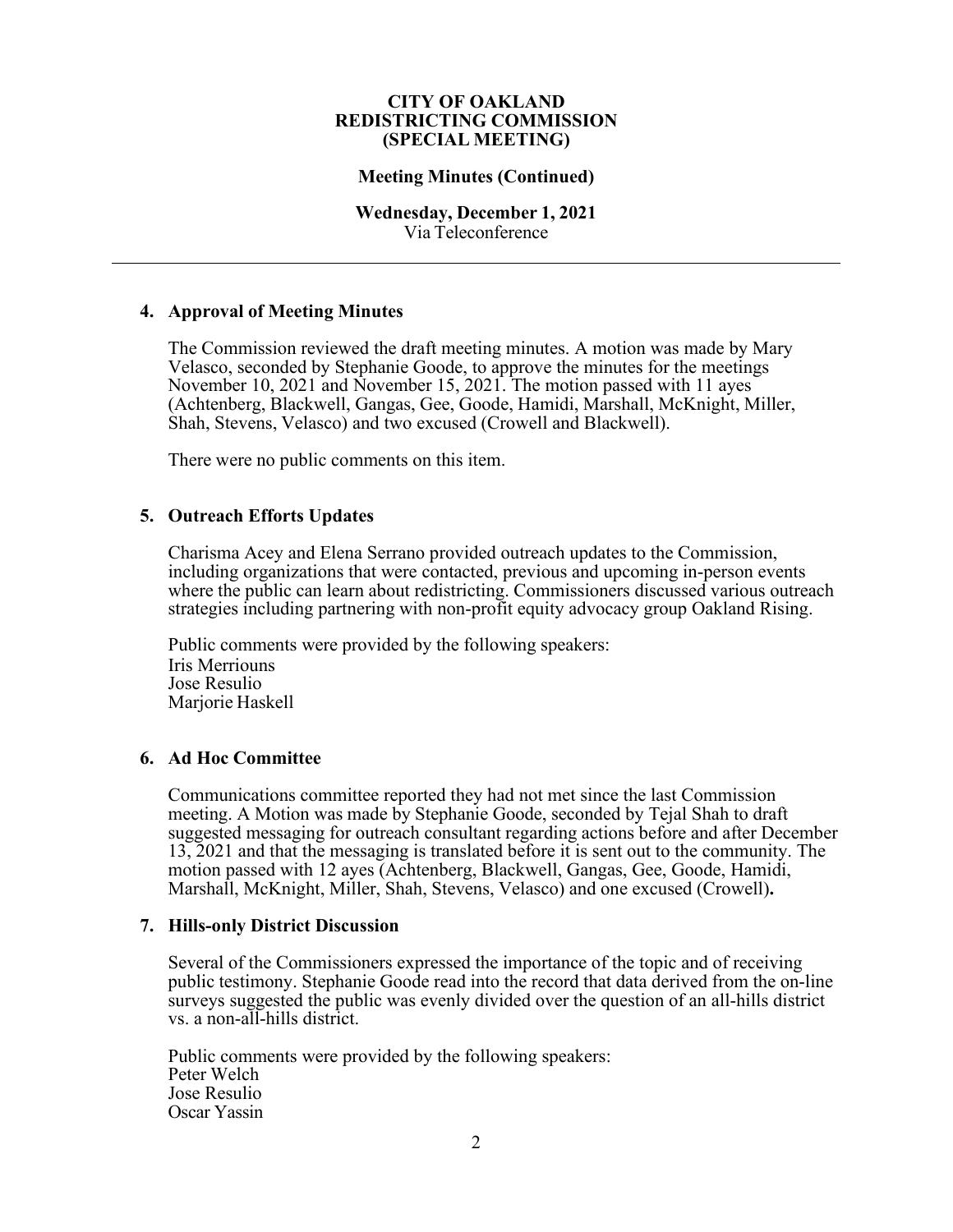# **Meeting Minutes (Continued)**

### **Wednesday, December 1, 2021** Via Teleconference

Nick Pilch Elizabeth Stage Emily Wheeler Kim Davis Issac Kos Reed Iris Merriouns Mariorie Haskill Ms. Joaniinha Dana Mims **Otto** Chris Johnson

No action was taken on this item.

Motion to extend meeting to 9pm was made by Tracy Richmond Mcknight and seconded by Benji Achtenberg. The motion passed with 12 ayes (Achtenberg, Blackwell, Gangas, Gee, Goode, Hamidi, Marshall, McKnight, Miller, Shah, Stevens, Velasco) and one excused (Crowell).

# **8. Public Testimony Regarding Redistricting & Draft Map Discussion**

Commissioners discussed the draft district map proposals. Commissioner Shirley Gee proposed that Map D should be omitted and that she favored Maps B, E & F. Commission Jan Stevens also added that since Maps E, F, G &H are all derived from Maps A-D, the commission should focus on later maps. Commissioner Tracy Richmond McKnight added that among the maps to be further considered, one map should contain a majority hills district.

Commissioner Benji Achtenberg requested that the consultant add a map overlay of public schools to remaining maps under consideration.

Commissioner Stephanie Goode reminded the commissioners and the public that a number of maps were generated by the public and can be viewed on the City's website. She offered three maps that should be considered and added to the agenda of the next Commission meeting.

Commissioner Gee offered that super majority and plurality should be tweaked so that all groups have equal representation in each of the remaining maps.

Chris Chaffee of Redistricting Partners provided a more accurate view of the Latin Citizen Voting Age Population (CVAP) and that five maps have a Latino above 28%.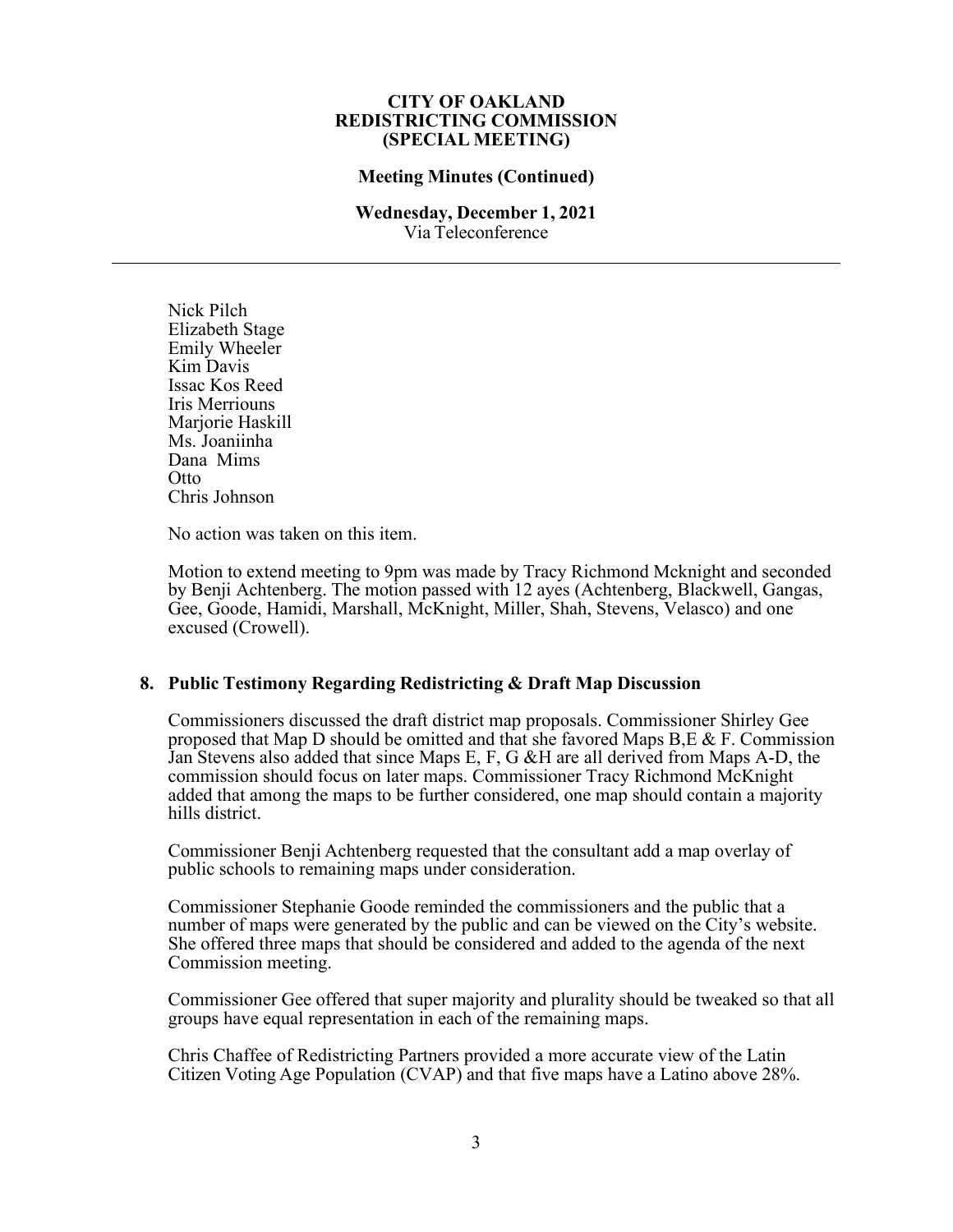#### **Meeting Minutes (Continued)**

#### **Wednesday, December 1, 2021** Via Teleconference

The following public speakers provided public testimony: Jenny Gerard Nick Pilch Michael Loeb Lisa Ray Jose Resulio Phil Dow Otto Susan Piper Ms. Joaniniiha Mary Vail Susan Shaw Karla Ordaz Iris Merriouns Liz Zuk Issac Kos Reed

Motion to extend meeting to 10 pm was made by Shirley Gee and seconded by Diana Miller. The motion passed with 12 ayes (Achtenberg, Blackwell, Gangas, Gee, Goode, Hamidi, Marshall, McKnight, Miller, Shah, Stevens, Velasco) and one excused (Crowell).

Written comments were submitted by the following individuals or groups: Elijah Chhum, Mailsha Chesney, Kate Chaitin, Marguerite Fuller, Abe Ruelas, Lisa Zemelman, Robert Lattuga, Kathryn Kasch, Jack Lucero Fleck, Lisa Courington, Debbie Bardon, Matthew Billoti, Mary Boergers, Lisa Rothman, Ian burns, Emily Hook, Laura Bernhard, Bill Kramer, Jenna Radosevich, Robin Walker, Oak Knoll Neighborhood Improvement Association, Jennifer Whitley, Mariah Castle, Peter Schoewe, Bob Bodnar, Robbie Neely, Viola Gonzalas, League of woman Voters, North Hills Community Association, Susan Piper, David Kessler, Marge Gibson, Peter Strauss, Howard Métis, Suki Dennis, Sally Park Rubin, Terry Mitchell, Bruce and Laura Bose, Steve Snider, Chris Johnson, Bruce Boyer, Thomas Slemmer, Penny Righthand, Aileen F, Kate Steel, Jodie Smith, Julie Segedy, Jack London Improvement District, Diamond Improvement Association, Jennie Gerard

A motion was made by Tracy Richmond McKnight, seconded by Stephanie Goode, to no longer consider Maps A-D. The motion passed with 12 ayes (Achtenberg, Blackwell, Gangas, Gee, Goode, Hamidi, Marshall, McKnight, Miller, Shah, Stevens, Velasco) and one excused (Crowell).